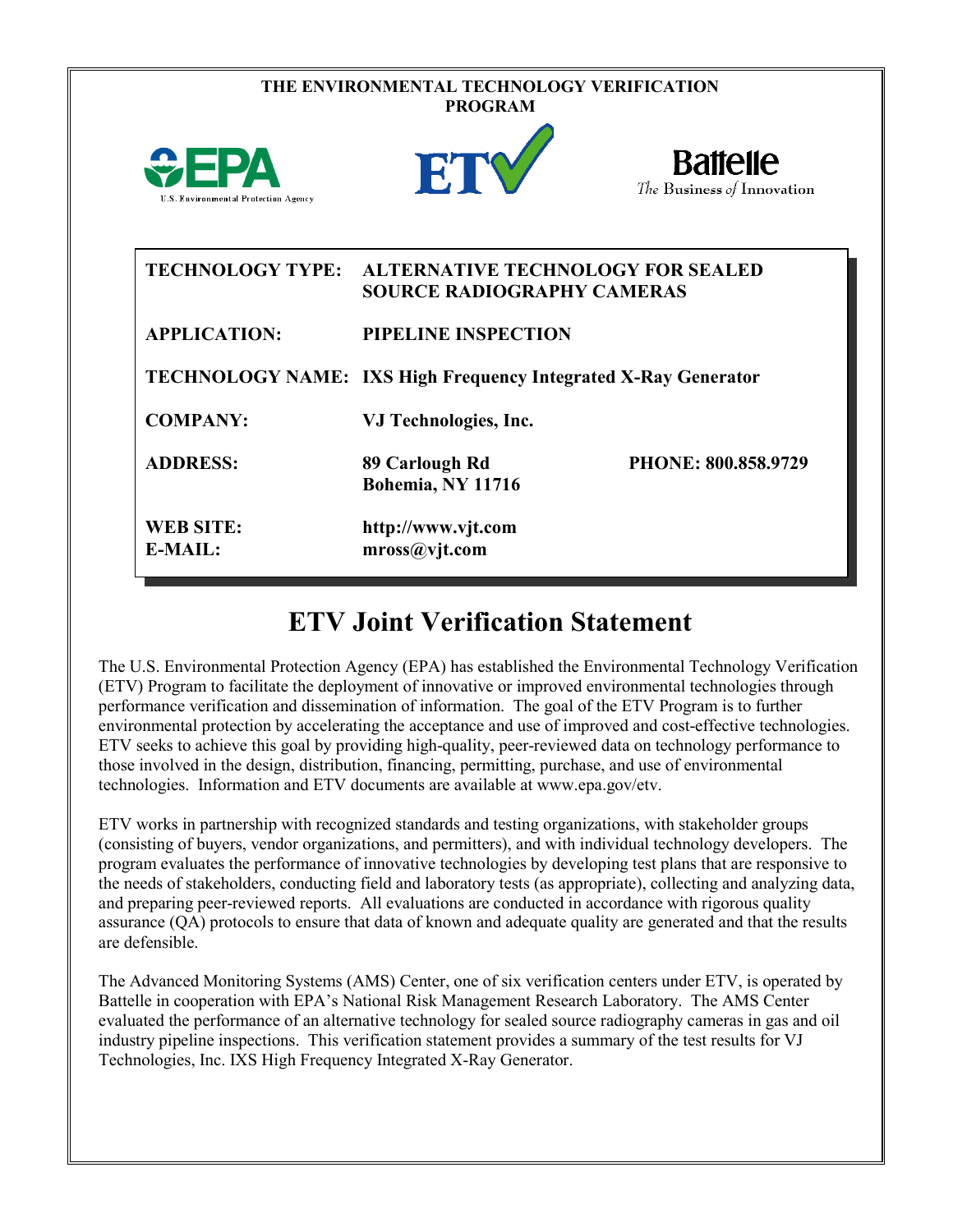## **VERIFICATION TEST DESCRIPTION**

This verification test evaluated the ability of a technology with a non-radioactive source, VJ Technologies IXS High Frequency Integrated X-Ray Generator, to determine defects in pipeline similar to that found in an oil and gas industry refinery. Testing was designed in particular to identify defects through pipeline insulation. Test results were compared to results from a reference technology, the commonly used radiography camera with a Selenium-75 sealed source. Subsections of two pipes were examined by both the VJ Technologies IXS High Frequency Integrated X-Ray Generator and the radiography camera. Testing was conducted outdoors on June 1, 4, 5, and July 8, 2010 at Battelle's Pipeline Facility in West Jefferson, Ohio.

Pipe Sample 1 was a seam-welded carbon steel pipe approximately 35 feet in length and 8 inches in diameter. The wall thickness was 0.188 inches. To simulate the refinery environment, a portion of Pipe Sample 1 was insulated with calcium silicate material and jacketed with aluminum sheet metal. Four simulated corrosion defects (named P1-1, P1-7, P1-18, and P1-23), one natural corrosion defect (P1-9), and the weld next to the selected natural corrosion region were assessed on Pipe Sample 1. All areas of interest (defined as 'patches') were under the insulation placed on Pipe Sample 1, except for defect P1-1. Each patch on Pipe Sample 1 was a specific area of general corrosion with defined pits within it. Two images were taken 90 degrees to the centerline of the pipe for each patch. Pipe Sample 2 was a stainless steel alloy approximately 52 inches in length and 8 inches in diameter. The wall thickness was 0.515 inches. Three holes of varying diameter and depth were drilled into the pipe using handheld tools. A contact image and two images taken 90 degrees from the centerline of the pipe were collected for the defects on Pipe Sample 2. Physical measurements were collected for the drilled holes on Pipe Sample 2. The defects on Pipe Sample 1 were thoroughly characterized at the time of their creation, prior to the development of this verification test.

Both the radiography camera and the vendor collected analog images on General Electric (GE) phosphor imaging plates. After exposure, each imaging plate was placed into a Virtual Media Integration (VMI) 5100 computed radiography scanner where the image was retrieved using laser light scanning, and stored as a digital file.

The VJ Technologies IXS High Frequency Integrated X-Ray Generator was verified by evaluating the following parameters:

- *Qualitative Detection of Defects* Qualitative results of defect detection were determined by viewing the image(s) of the defect, and assessing if the technology discovered a defect of appropriate size and shape in the appointed area. These results were then compared to those from the radiography camera.
- *Percent Error* Quantitative results of defect detection were determined by performing percent error calculations on measurements from the images obtained by the radiography camera and the VJ Technologies device, then comparing these results to physical measurements of the defects.
- *Percent Difference* Quantitative results of defect detection were determined by comparing the difference between measurements from the images obtained by the radiography camera and the VJ Technologies IXS High Frequency Integrated X-Ray Generator.
- *Operational Factors* These included sustainability metrics such as maintenance needs, power needs, calibration frequency, data output, consumables used, ease of use, repair requirements, training and certification requirements, safety requirements, andimage throughput.

QA oversight of verification testing was provided by Battelle and EPA. Battelle and EPA QA staff conducted technical systems audits of the testing, and Battelle QA staff conducted a data quality audit of at least 25% of the test data. This verification statement, the fullreport on which it is based, and the test/QA plan for this verification test are available at www.epa.gov/etv/centers/center1.html.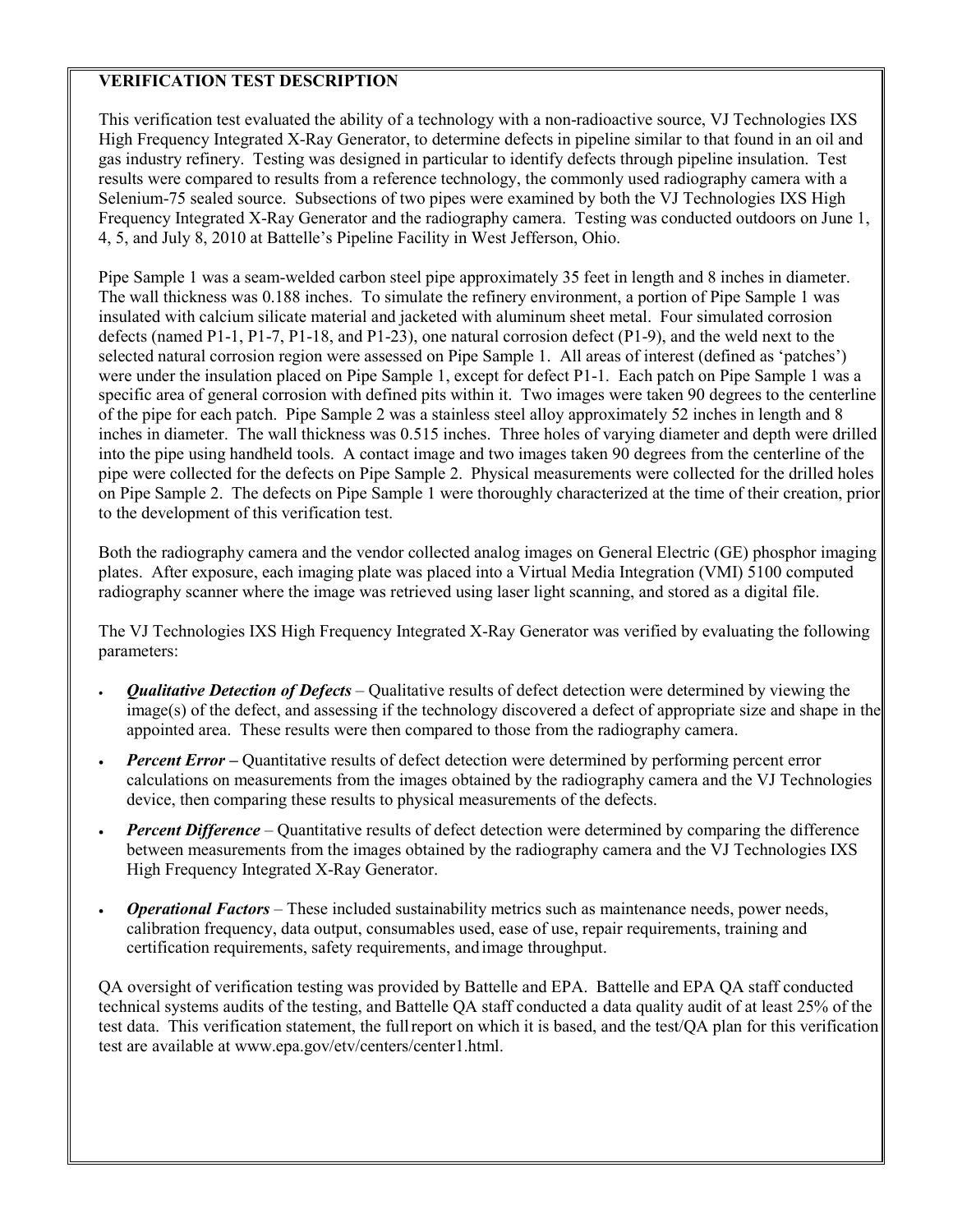## **TECHNOLOGY DESCRIPTION**

The following is a description of the VJ Technologies IXS High Frequency Integrated X-Ray Generator technology, based on information provided by the vendor. The information provided was not verified in this test.

The IXS technology is a compact, portable, x-ray generator. It integrates a high voltage (HV) power supply, an xray tube, and a filament supply into one single module. The product comes with a HV module connecting to a control module. The control module is powered by 110 volts (V) or 220 V of alternating current. The control interface uses a RS232 cable between the control module and a computer via a graphic user interface. The digital interface provides the ability to program and monitor the output voltage and current, monitor any fault conditions, and operate the interlock for the x-ray generator. The IXS series x-ray systems are designed to be used for a wide range of non-destructive testing applications including: industrial radiography, baggage security inspection, medical radiography and fluoroscopy, food and package inspection, and electronic component inspection. The product offers output power from 10 kilovolts (kV) to 160 kV, and up to 500 watts continuous output, with higher wattages available for pulsing applications. The IXS High Frequency Integrated X-Ray Generator is 16 inches long by 5.6 inches wide by 15 inches high. It weighs 59 pounds. The list price for a 500 watt (160 kV at 3.12 milliamp [mA]) model is \$15,000. A computer, imaging plates, and image processing equipment are not included with the unit and must be purchased separately.

## **VERIFICATION RESULTS**

*Qualitative Detection of Defects.* The VJ Technologies IXS High Frequency Integrated X-Ray Generator showed the patches with defects, natural corrosion, and the weld under the insulation, as well as the patch with defects on the uninsulated pipe. Raw images were comparable in quality to the radiography camera images for non-contact images. Both the radiography camera and the x-ray device had difficulties detecting the interior pipe wall on the images collected. This often led to an inability to make depth measurements on the defects for both the radiography camera and the x-ray technology. Detailed comparisons between images captured by the vendor and reference technology are provided in the verification report.

*Percent Error and Percent Difference.* Average percent differences were calculated for each defect characteristic (e.g., patch width and pit length) across all defects and ranged from 14% for all patch width measurements to 40% for all pit length measurements. Standard deviations were similar for patch width and length measurements.

Average percent errors for the radiography camera ranged from 13% for all patch width measurements to more than twice that with 28% and 30% errors for all pit length and width measurements, respectively. Standard deviations for the radiography camera average percent errors were similar across the different measurement categories such as patch width and pit length. The average percent error range for the results from the VJ Technologies IXS High Frequency Integrated X-Ray Generator was wider than the radiography camera, ranging from 2% to 38%. Pit dimension measurements from the VJ Technologies IXS High Frequency Integrated X-Ray Generator images were similar across all defects, and similar to the average percent errors for the radiography camera. This result indicates that measurements were derived from images from both technologies with similar accuracy. The average percent error for all patch dimensions based on images from the VJ Technologies IXS High Frequency Integrated X-Ray Generator was two to seven times lower than those for the radiography camera. The standard deviations for these average errors were also smaller for the VJ Technologies device, indicating that patch dimensions were more accurately determined using images from the VJ Technologies IXS High Frequency Integrated X-Ray Generator.

A variable sensitivity analysis of ASME Standard B31G, the method used to predict the remaining strength of corroded pipe, shows that this method is more sensitive to wall thickness than to the length or width of defects. The radiography camera was able to assess depth more often (four out of 12 pits) than the VJ Technologies IXS High Frequency Integrated X-Ray Generator (two out of 12 pits). When both were able to measure depth, the radiography camera was 50% more accurate. However, the interior pipe wall was not defined in images from either technology, so depth measurements were not able to be made to the internal pipe wall, but were instead based on the exterior wall. The ASME method is somewhat sensitive to errors in defect length estimations.